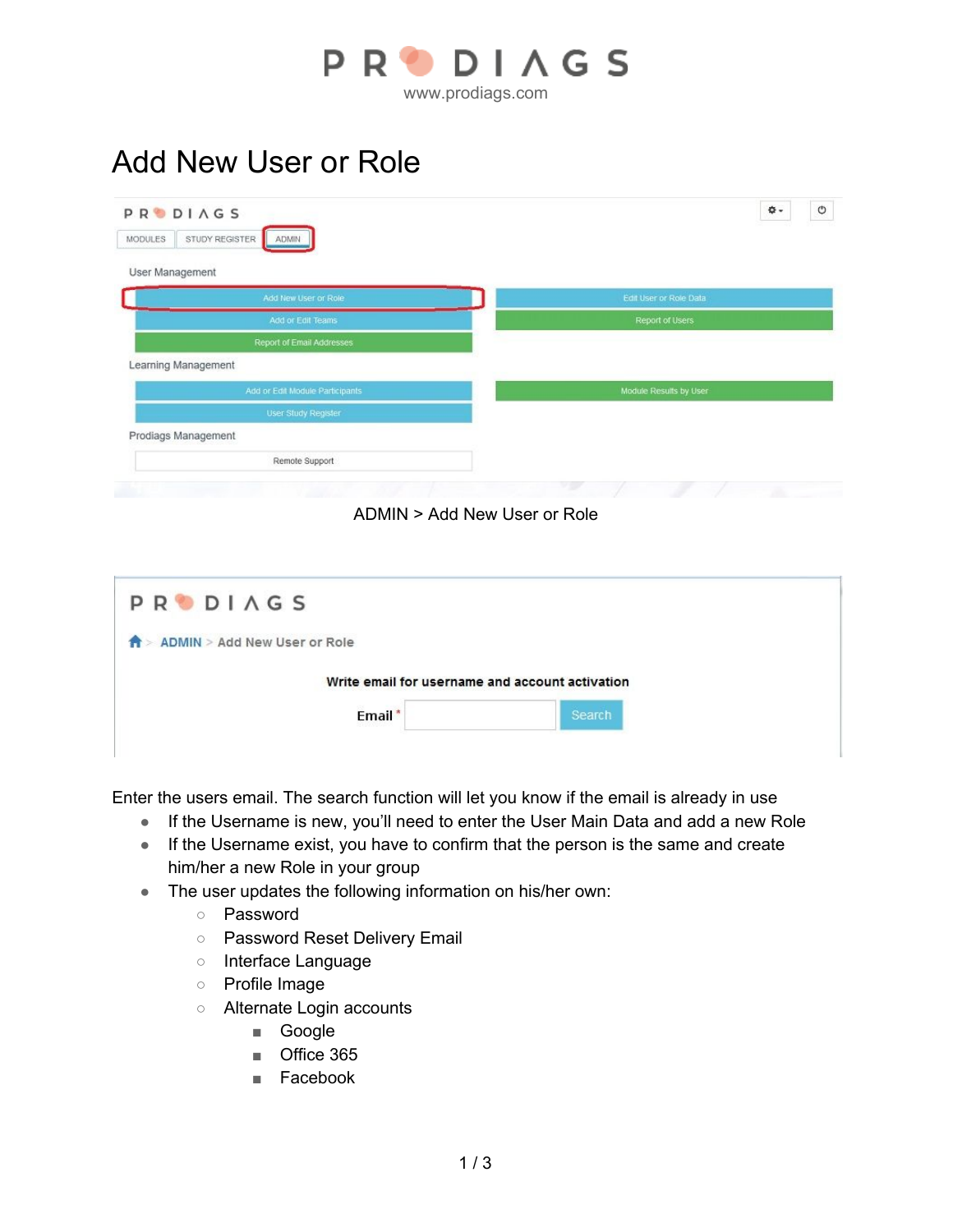

## **PRODIAGS**

 $\hat{\mathbf{B}}$  > ADMIN > Add New User or Role

| Username and password delivery e-mail |                                     |                                                                |
|---------------------------------------|-------------------------------------|----------------------------------------------------------------|
| firstname.lastname@domain.com         |                                     |                                                                |
| Password Reset Delivery Method*       | Language*                           |                                                                |
| $\blacktriangledown$<br>e-mail        | English<br>$\blacktriangledown$     |                                                                |
| Last Name*                            | <b>First Name*</b>                  |                                                                |
| Title                                 | Send user verification e-mail       |                                                                |
| $\blacktriangledown$                  | $\mathcal{J}$                       |                                                                |
| <b>User Role data</b>                 |                                     | $\boldsymbol{\Theta}$                                          |
| <b>Prodiags Group</b>                 | Role*                               |                                                                |
| HMV-Admin [∞]                         | $\overline{\phantom{a}}$<br>Student |                                                                |
| Valid from*                           | Valid to*                           | 2.                                                             |
| iii<br>24.10.2017                     | iii<br>02.02.2018                   |                                                                |
| Company                               | Occupation                          |                                                                |
| <b>External ID</b>                    | <b>Team name</b>                    |                                                                |
|                                       | aaa1<br>m                           | $\begin{array}{c}\n\bullet \\ \bullet \\ \bullet\n\end{array}$ |
|                                       | n<br>aaa10                          |                                                                |
|                                       | □<br>aaa11<br>П<br>aaa12            |                                                                |
|                                       | n<br>aaa13                          |                                                                |
|                                       | aaa14                               |                                                                |

User Main Data (**1**) is needed when you make a completely new User. This info is the same for all different user Roles. User Role Data **(2**) is individual for different Roles.

## Mandatory Info

- First Name
- Last Name
- Language
- Role
- Valid from (Role User License Start Date)
- Valid to (Role User License End Date)

When making a new role you can add them directly to teams that already exists (Team Name).